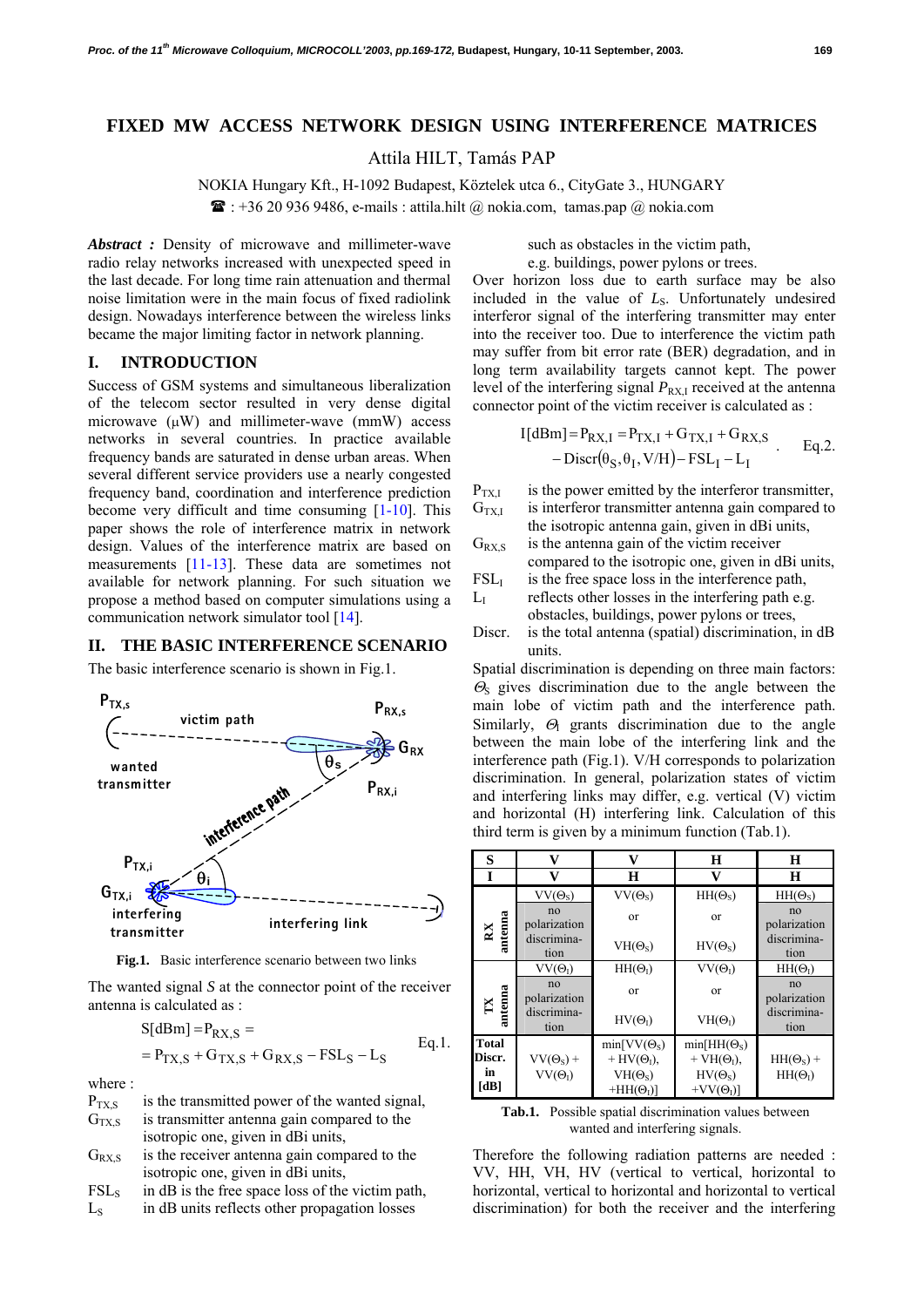transmitter antennae. (In the possible VV, VH, HV and HH combinations the first character represents the polarization of the transmitting or receiving antenna, while the second character shows the polarization of the signal transmitted or received.) As usually worst case is considered the lowest value of the possible H/V or V/H combinations is selected when the victim and interfering links have different polarizations. Tab.1 summarizes the four possibilities and the resulting value of spatial filtering. For simplicity, we assume that all links of Fig.1 are in the same plane (only two-dimensional model). More accurate models are three-dimensional and especially useful when the links have significant antenna up or down-tilts. Typically this might be the case for very short links on mountainous terrain. The signal to interferer ratio is calculated then from the Eq.1-2 as :

$$
\frac{S}{I}[dB] = 10 \log_{10} \left( \frac{P_{RX,S}}{P_{RX,I}} \right) = S[dBm] - I[dBm] \qquad Eq.3.
$$

In Eq.3 *S* refers to signal and not to sensitivity threshold. We note that *S*/*I* is frequently called as carrier to interference ratio, *C*/*I*. Modulated carrier is often denoted by *C* in other papers despite the fact that in strict formalism carrier power equals with modulated carrier power only for purely phase modulated systems.

One way of characterizing the harmful effect of interfering source(s) is to measure the *S*/*I* ratio that gives a certain degradation to a digital link, e.g. in the detection or sensitivity threshold. As seen in Fig.1, in the general case the interference path differs from the victim path. (Such special cases as dual-polarized or linearly aligned links are not considered now.) So in worse case it may be possible that the victim path is deep faded e.g. by rain attenuation meanwhile the interferor transmitter is not attenuated. Therefore, similarly to Eq.3 threshold to interference ratio, *T*/*I* may be defined as :

$$
\frac{T}{I}[dB] = 10\log_{10}\frac{P_{RX, Threshold}}{P_{RX,I}} = T[dBm] - I[dBm] \text{ Eq. 4.}
$$

Different definitions exist for *T*/*I* ratio. By a generally accepted definition Eq.4 gives an interferor level that degrades the  $BER = 10^{-6}$  threshold with 1 dB. Other definitions consider the threshold degradation with 3 dB or 5 dB. Sometimes not  $BER = 10^{-6}$  but  $10^{-3}$  threshold is taken into account.

### **III. T/I MATRICES**

The specific *T*/*I* value is a parameter of both the victim receiver and the interferor transmitter. It is a function of modulation characteristics, digital capacity of both links and the frequency separation  $(\Delta f)$  between them [11-13]. *T*/*I* is typically measured by fading the wanted received signal level  $(RSL)$  in the receiver to reach  $10^{-6}$ . Then interferor signal is injected into the receiver. The level of interfering signal is increased until BER is degraded down to  $10^{-5}$ . (Another possibility is to set the *RSL* to reach  $10^{-6}$ . Then *RSL* is increased by 1 dB and interferor is injected into the receiver. The level of interfering signal is increased until BER= $10^{-6}$  threshold is reached again.)



**Fig.2.** T/I as a function of frequency separation between victim 8x2 Mbit/s and interferor radios of 16x, 8x, 4x and 2x2 Mbit/s.

Fig.2 indicates the measured *T*/*I* matrix values of a 23 GHz 8x2 Mbit/s radio receiver. Both victim and interferor radios use  $\pi/4$  shifted differential quadrature phase shift keying  $(\pi/4\text{-DQPSK})$  modulation [1, 15] and they belong to the same radio family. 1 dB degradation of  $BER=10^{-6}$  threshold of the victim receiver is shown in the figure. As seen in Fig.2 the most harmful effect is due to the 16x2 Mbit/s interferor. 16x2 Mbit/s capacity gives the widest occupied power bandwidth. So this interfering signal tends to enter into the victim receiver even from distant frequencies.

| T/I values for victim radio: 23 GHz, 8x2 Mbit/s, |                                       |                          |         |         |  |  |  |  |
|--------------------------------------------------|---------------------------------------|--------------------------|---------|---------|--|--|--|--|
| 1 dB degradation of BER= $10^{-6}$<br>[dB]       |                                       |                          |         |         |  |  |  |  |
| $\Delta f$                                       | capacity of interferor radio [Mbit/s] |                          |         |         |  |  |  |  |
| [MHz]                                            | 16x2                                  | 8x2                      | 4x2     | 2x2     |  |  |  |  |
| $\theta$                                         | 17.4                                  | 18.3                     | 18.3    | 17.2    |  |  |  |  |
| 1.75                                             | 17.5                                  | 18.0                     | 18.4    | 18.0    |  |  |  |  |
| $3.\overline{5}$                                 | 17.7                                  | 17.5                     | 19.0    | 18.6    |  |  |  |  |
| 5.25                                             | 16.7                                  | 17.7                     | 17.3    | 16.3    |  |  |  |  |
| 7                                                | 14.8                                  | 14.0                     | 10.3    | 7.4     |  |  |  |  |
| 8.75                                             | 13.5                                  | 10.7                     | 2.0     | $-9.9$  |  |  |  |  |
| 10.5                                             | 11.8                                  | 6.3                      | $-10.8$ | $-11.0$ |  |  |  |  |
| 12.25                                            | 9.6                                   | $-1.6$                   | $-12.8$ | $-13.2$ |  |  |  |  |
| 14                                               | 7.3                                   | $-11.4$                  | $-17.2$ | $-19.6$ |  |  |  |  |
| 15.75                                            | 4.8                                   | $-15.9$                  | $-23.7$ | $-27.8$ |  |  |  |  |
| 17.5                                             | 0.8                                   | $-20.2$                  | $-31.0$ | $-32.0$ |  |  |  |  |
| 19.25                                            | $-5.3$                                | $-27.2$                  | $-33.4$ | $-32.2$ |  |  |  |  |
| $\overline{21}$                                  | $-11.9$                               | $-32.1$                  | $-34.0$ | $-33.1$ |  |  |  |  |
| 22.75                                            | $-18.3$                               | $-33.6$                  | $-34.9$ | $-34.4$ |  |  |  |  |
| 24.5                                             | $-20.7$                               | $-34.9$                  | $-36.2$ | $-35.8$ |  |  |  |  |
| 26.25                                            | $-21.9$                               | $-36.8$                  | $-37.8$ | $-37.7$ |  |  |  |  |
| 28                                               | $-25.3$                               | $-38.7$                  | $-39.5$ | $-39.3$ |  |  |  |  |
| 31.5                                             | $-33.8$                               | $-41.9$                  | $-42.1$ | $-42.2$ |  |  |  |  |
| 35                                               | $-37.3$                               | $-43.0$                  | $-43.1$ | $-43.3$ |  |  |  |  |
| 38.5                                             | $-42.3$                               | $-43.3$                  | $-43.7$ | $-43.8$ |  |  |  |  |
| 42                                               | $-43.6$                               | $-43.3$                  | $-43.8$ | $-44.0$ |  |  |  |  |
| 45.5                                             | $-43.7$                               | $\overline{a}$           | $-43.8$ | $-44.0$ |  |  |  |  |
| 49                                               | $-43.7$                               | $\overline{\phantom{m}}$ |         |         |  |  |  |  |

**Tab.2.** T/I matrix for a 23 GHz,  $\pi$ /4-DQPSK, 8x2 Mbit/s digital radio receiver

Filters of this victim receiver are optimized for 8x2 Mbit/s reception. So they efficiently suppress 2x2 or 4x2 Mbit/s interferors occupying the adjacent radio channel. The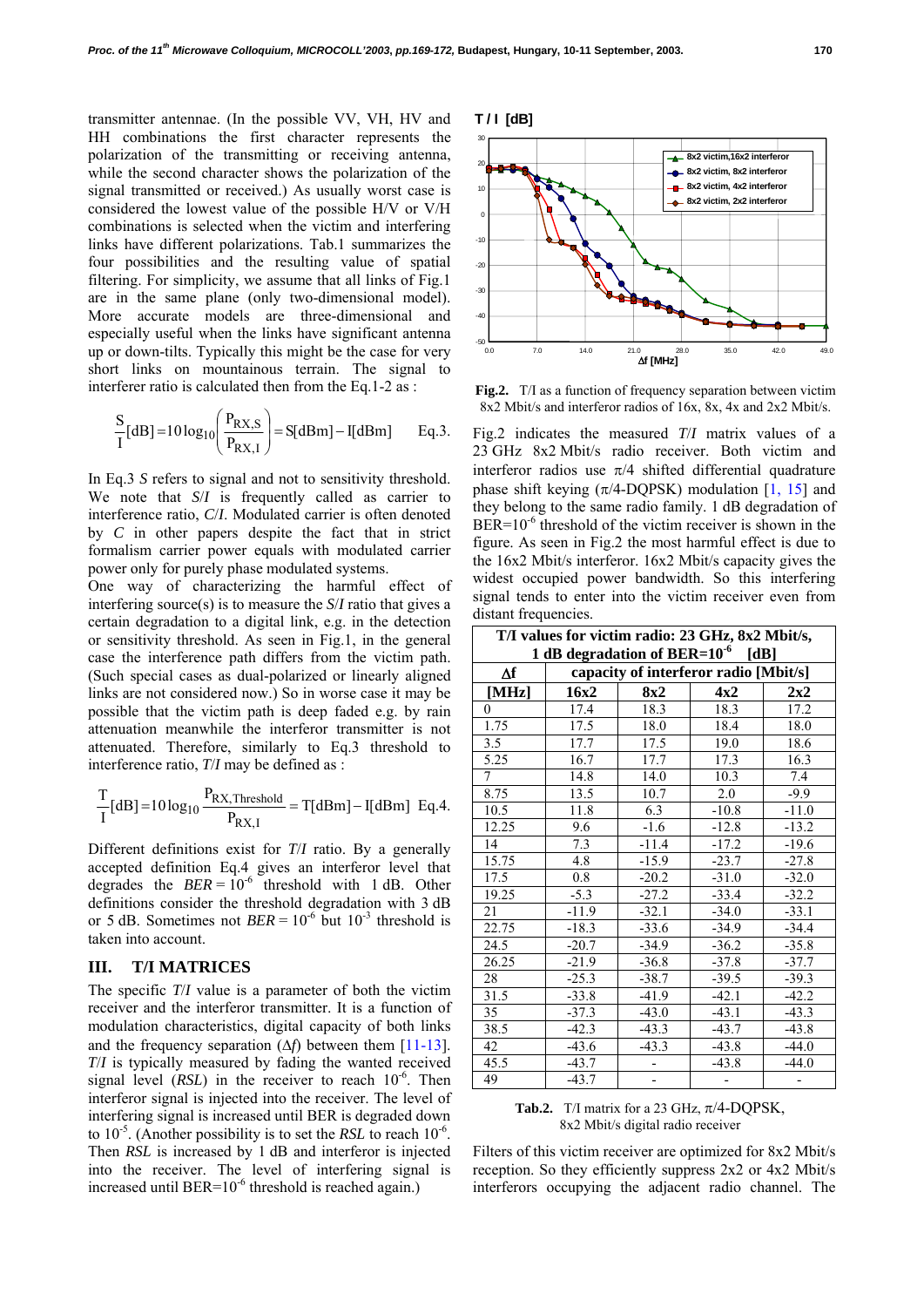specific *T*/*I* values of Fig.2 are given in matrix form in Tab.2. It is important to notice that different digital radios have different *T*/*I* matrices depending on their modulation method, TX and RX filtering, error coding etc. used. As a further example of *T*/*I* matrix, Tab.3 gives *T*/*I* values of a radio link family using 4 level frequency shift keying modulation (4-FSK).

| T/I values for victim radio: 4-FSK, 2x8 Mbit/s, |                                       |          |       |                            |  |  |  |  |
|-------------------------------------------------|---------------------------------------|----------|-------|----------------------------|--|--|--|--|
| 3 dB degradation of BER= $10^{-6}$<br>[dB]      |                                       |          |       |                            |  |  |  |  |
| Δf                                              | capacity of interferor radio [Mbit/s] |          |       |                            |  |  |  |  |
| [MHz]                                           | $2x8$ , lo d.                         | 8, lo d. |       | $2x2$ , lo d.   2, hi dev. |  |  |  |  |
| $\Omega$                                        | 21                                    | 21       | 21    | 21                         |  |  |  |  |
| 10.5                                            | 15                                    | 3        | 2     | 2                          |  |  |  |  |
| 14                                              | $-1$                                  | $-10$    | $-11$ | $-11$                      |  |  |  |  |
| 17.5                                            | $-14$                                 | $-17$    | $-18$ | $-18$                      |  |  |  |  |
| 21                                              | $-23$                                 | $-29$    | $-30$ | $-30$                      |  |  |  |  |
| 24.5                                            | $-30$                                 | $-35$    | $-36$ | $-36$                      |  |  |  |  |
| 28                                              | $-37$                                 | $-40$    | $-41$ | $-41$                      |  |  |  |  |
| 31.5                                            | $-43$                                 | $-45$    | $-46$ | $-46$                      |  |  |  |  |
| 35                                              | $-50$                                 | $-50$    | $-50$ | $-50$                      |  |  |  |  |
| 42                                              | $-50$                                 | $-50$    | $-50$ | $-50$                      |  |  |  |  |

**Tab.3.** T/I matrix for a 4-FSK (low deviation) 8x2 Mbit/s digital radio receiver

All T/I matrices of different manufacturer's various radio equipment must be available in the computer simulation tool [16-18] that is used for frequency planning purposes. However, in most of the cases it is very difficult to obtain these *T*/*I* values. Their measurement [4] is very time consuming and requires a well equipped test laboratory. User manuals of μW or mmW digital radio links seldom contain this information in such details. Usually not more than co-channel and adjacent channel interference tolerance is given but only for like-modulated interferors.

#### **IV. CUMULATIVE INTERFERENCE**

If more than one interference paths were present in the radio network due to several interfering sources, then cumulative interference takes place. Let us assume now that the wanted and interferor signals have the same frequency. In this case the resulting interference level is calculated by power addition of all the *k* individual interfering levels :

$$
I_{\Sigma}[\text{dBm}] = 10\log_{10}\left(\sum_{k=1}^{n} 10^{I_{k}[\text{dBm}]/10}\right) \qquad \text{Eq.5.}
$$

In Eq.5 frequencies of the signal *S* and all interferors  $I_k$ are assumed to be the same. *n* is the total number of interfering transmitters within a reasonable radius depending on the frequency band (e.g. 36 km for 38 GHz but 120 km for 13 GHz links). Power addition may be used since these *n* different interference signals are not correlated. Each individual  $I_k$  is calculated as given in Eq.2. Interfering signals with fading events correlated to that of the wanted signal may be disregarded (e.g. interfering path longer but linearly aligned to the victim link may suffer the same rain fading.) Also interferers having levels significantly below the strongest interferor (e.g. 30 dB) may be neglected [7]. There are two possibilities to use result of Eq.5 during the frequency planning of the network :

- either to calculate BER threshold degradation due to interference,
- or to calculate the threshold to interference ratio, *T*/*I* and compare it to a predefined value called interference margin. Using Eq.5 the threshold to interference ratio becomes :

$$
\frac{T}{I_{\Sigma}}[dB] = 10\log_{10}\frac{P_{RX, Threshold}}{\sum_{k=1}^{n} 10^{I_k/10}}.
$$
 Eq.6.

When the signal and the interferor(s) operate on different frequencies (as they occupy different radio channels) effect of frequency separation must be taken into account in Eq.5 and 6. There are different methods to calculate discrimination due to frequency separation. One possibility is to convolve transmitter spectrum of the interferor source with the receiver filter [5, 18]. Another possibility is to use the T/I matrix. For given Δ*f* frequency separation the difference of *T*/*I* values measured at cochannel and at the given frequency Δ*f* apart from cochannel must be calculated :

$$
\left(\frac{T}{I}\right)^{i} [dB] = \frac{T}{I} (\Delta f = 0) - \frac{T}{I} (\Delta f).
$$
 Eq.7.

Using this spectral discrimination value given by Eq.7 any interferor may be converted to co-channel interference. Performing the calculation of Eq.7 for all the interference cases, the resulting threshold to interference may be calculated as :

$$
\frac{T}{I_{\Sigma}}[dB] = 10\log_{10}\frac{P_{RX, Threshold}}{\sum_{k=1}^{n}10^{\left(I_{k}-(T/T)_{k}^{'}\right)/10}}.
$$
 Eq.8.

It is important to conclude that total discrimination between wanted and interferor signals is a combination of spatial filtering (due to antenna) and spectral filtering (due to frequency separation). Rough estimations e.g. using 30 dB as a default objective of interference margin cannot result in a spectrally efficient network and will significantly limit the possibility of frequency re-use.

### **V. EXAMPLE FOR SIMULATION BASED T/I MATRICES**

Values of the interference matrix are required to calculate Eq.7 or Eq.8. These values may be obtained from measurements. However, these data are hardly ever available in such detail that is required for the purpose of correct network planning. For such situations a method based on computer simulations is proposed in this part.

COMSIS software was used as a communication network simulation tool. The basic interference scenario is shown in Fig.3 as displayed in COMSIS [14]. In the simulations always raised cosine filters were assumed with roll off factors  $\alpha$ =0.5. For faster calculation of the T/I matrix elements only 100.000 points were calculated. 10.000 bits were transmitted over the wanted link (10 points per bit). Simultaneously noise and interference disturbed the transmission. The level of interference was increased until a BER degradation from *BER*=10-4 to 10-3 not occurred.